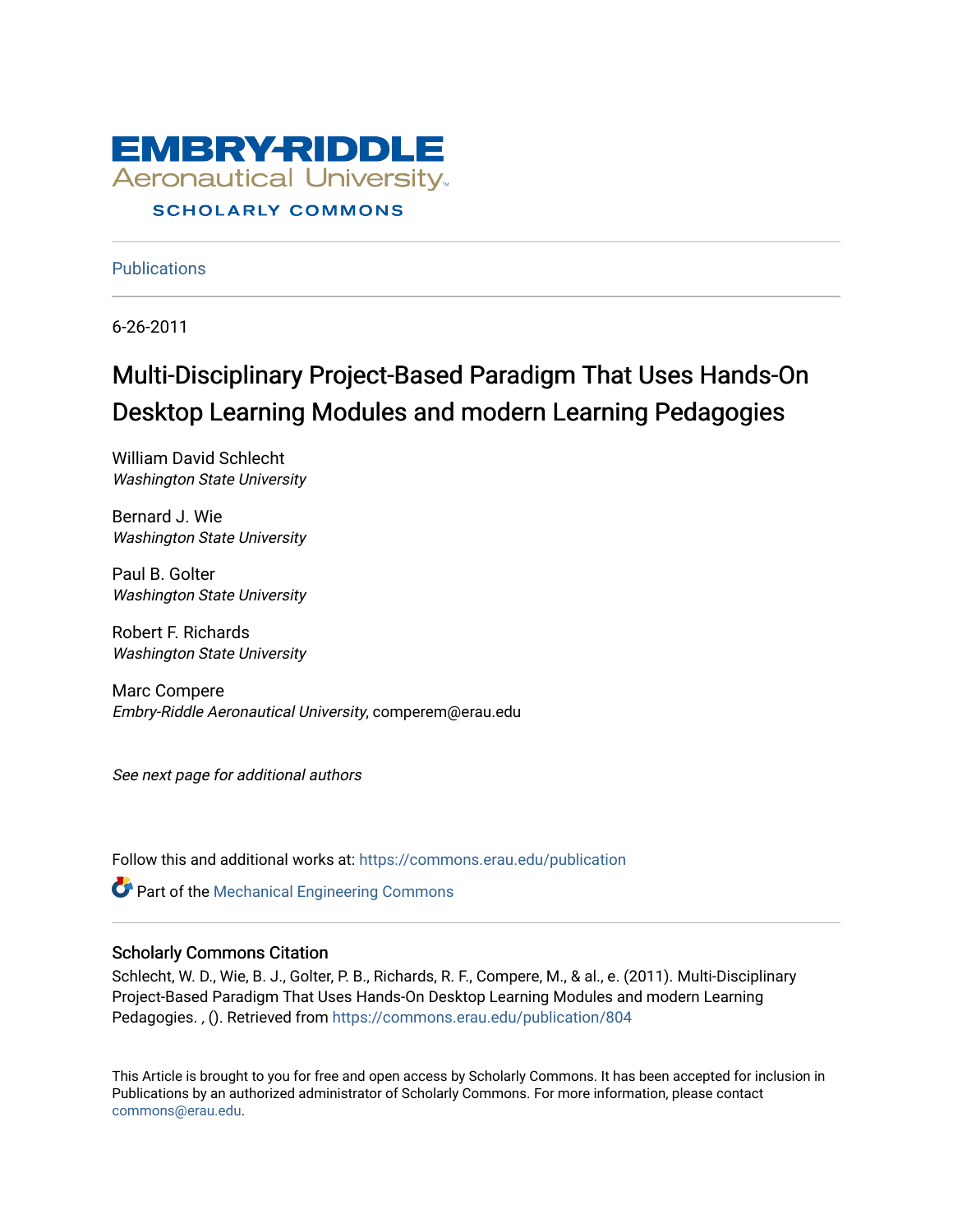## Authors

William David Schlecht, Bernard J. Wie, Paul B. Golter, Robert F. Richards, Marc Compere, and et al.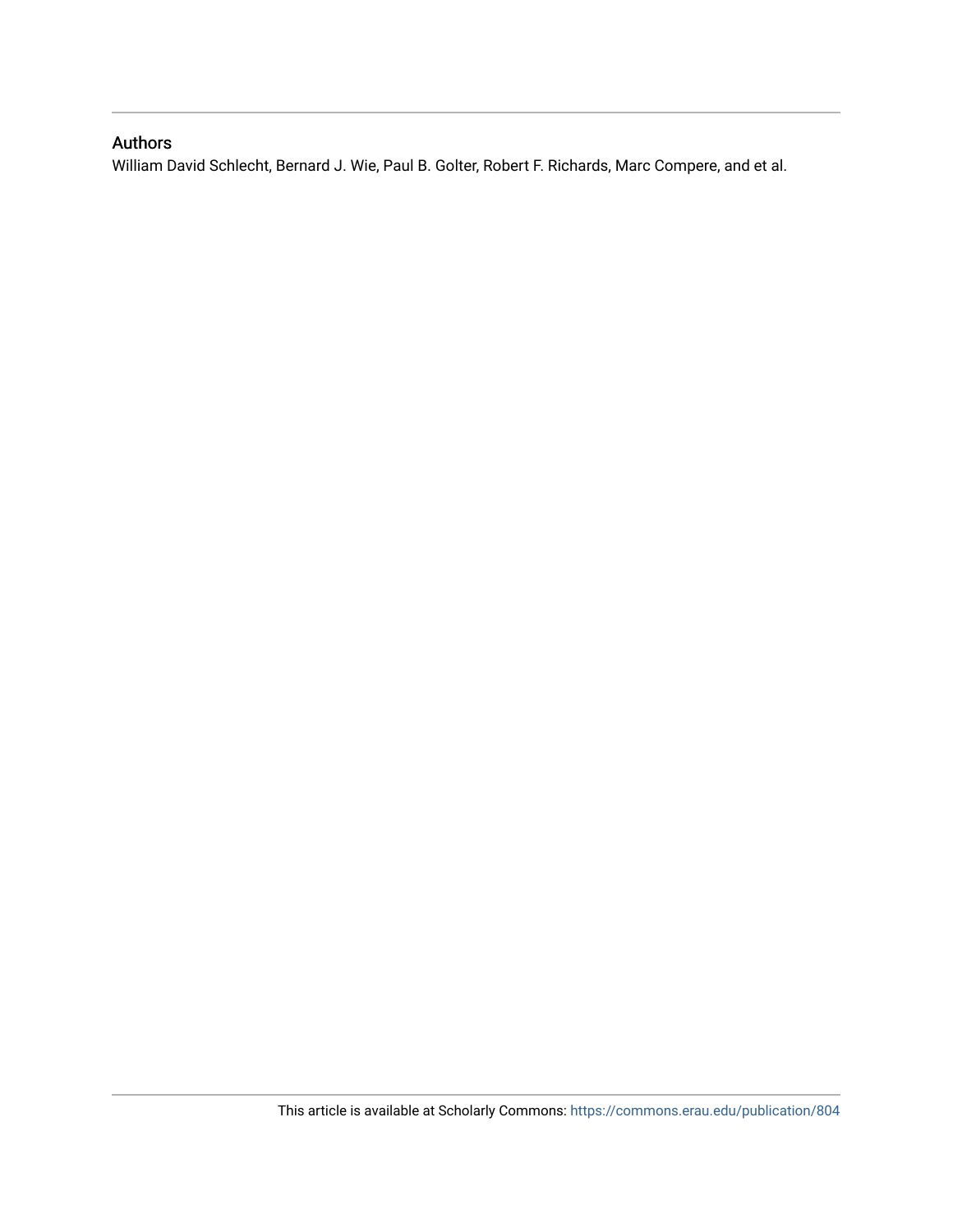### AC 2011-878: MULTI-DISCIPLINARY PROJECT-BASED PARADIGM THAT USES HANDS-ON DESKTOP LEARNING MODULES AND MODERN LEARN-ING PEDAGOGIES

#### William David Schlecht, Washington State University

William Schlecht is an undergraduate student at Washington State University studying chemical engineering. He got involved with the DLM project at the beginning of his junior year and has been working under the guidance of Bernie Van Wie for a year and a half. William intends to earn a Ph. D. with and work in the biotechnology industry.

#### Bernard J. Van Wie, Washington State University

Prof. Bernard J. Van Wie did his B.S., M.S. and Ph.D. and postdoctoral work at the University of Oklahoma where he also taught as a Visiting Lecturer. He has been on the Washington State University faculty for 28 years and over the past 14 years has focused strongly on innovative pedagogy along with his technical research in biotechnology. His recent Fulbright Exchange to Nigeria set the stage for receipt of the Marian Smith Award given annually to the most innovative teacher at WSU. (509) 335-4103 (Off); (509) 335-4806 (Fax); bvanwie@che.wsu.edu.

#### Paul B Golter, Washington State University

Paul B. Golter obtained an MS from Washington State University and recently defended his PhD degree and is currently the Laboratory Supervisor in the Voiland School of School of Chemical Engineering and Bio-engineering at WSU. He is married with three children.509-338-5724.

#### Robert F. Richards, Washington State University

Dr. Richards is a Professor in the School of Mechanical and Materials Engineering at Washington State University.

#### Jennifer C Adam, Washington State University Ashley Marie Ater Kranov, Washington State University

Dr. Ater Kranov is Director of Educational Innovation and Assessment for the College of Engineering and Architecture at Washington State University, USA. She is affiliated assistant professor in the School of Electrical Engineering and Computer Science where she co-teaches the 2-semester senior design capstone sequence.

The paper describing her collaborative work with faculty in the WSU College of Engineering and Architecture, "A Direct Method for Teaching and Assessing the ABET Professional Skills in Engineering Programs", won the 2008 ASEE Best Conference Paper Award. She has served as evaluator on a number of multi-institutional, interdisciplinary NSF sponsored grants. She is principal investigator on a NSF Research and Evaluation on Education in Science and Engineering project called "A Direct Method for Teaching and Measuring Engineering Professional Skills: A Validity Study."

#### Dr. Marc Compere, Embry-Riddle Aeronautical Univ., Daytona Beach FL Dr. Edwin Maurer P.E., Santa Clara University Denny C. Davis, Washington State University

Dr. Davis is Professor of Bioengineering and Director of the Engineering Education Research Center at Washington State University. He is a leader in creation of assessments for teamwork, professional development, and design skills learned in the context of team projects. He is also a Fellow of the American Society for Engineering Education.

#### Olusola O. Adesope, Washington State University-Pullman

Olusola O. Adesope is an Assistant Professor of Educational Psychology at Washington State University, Pullman. His research interests center on the cognitive and pedagogical underpinnings of learning with computer-based multimedia resources; knowledge representation through interactive concept maps; meta-analysis of empirical research, and investigation of pedagogical practices for developing science, technology, engineering and mathematics (STEM) education.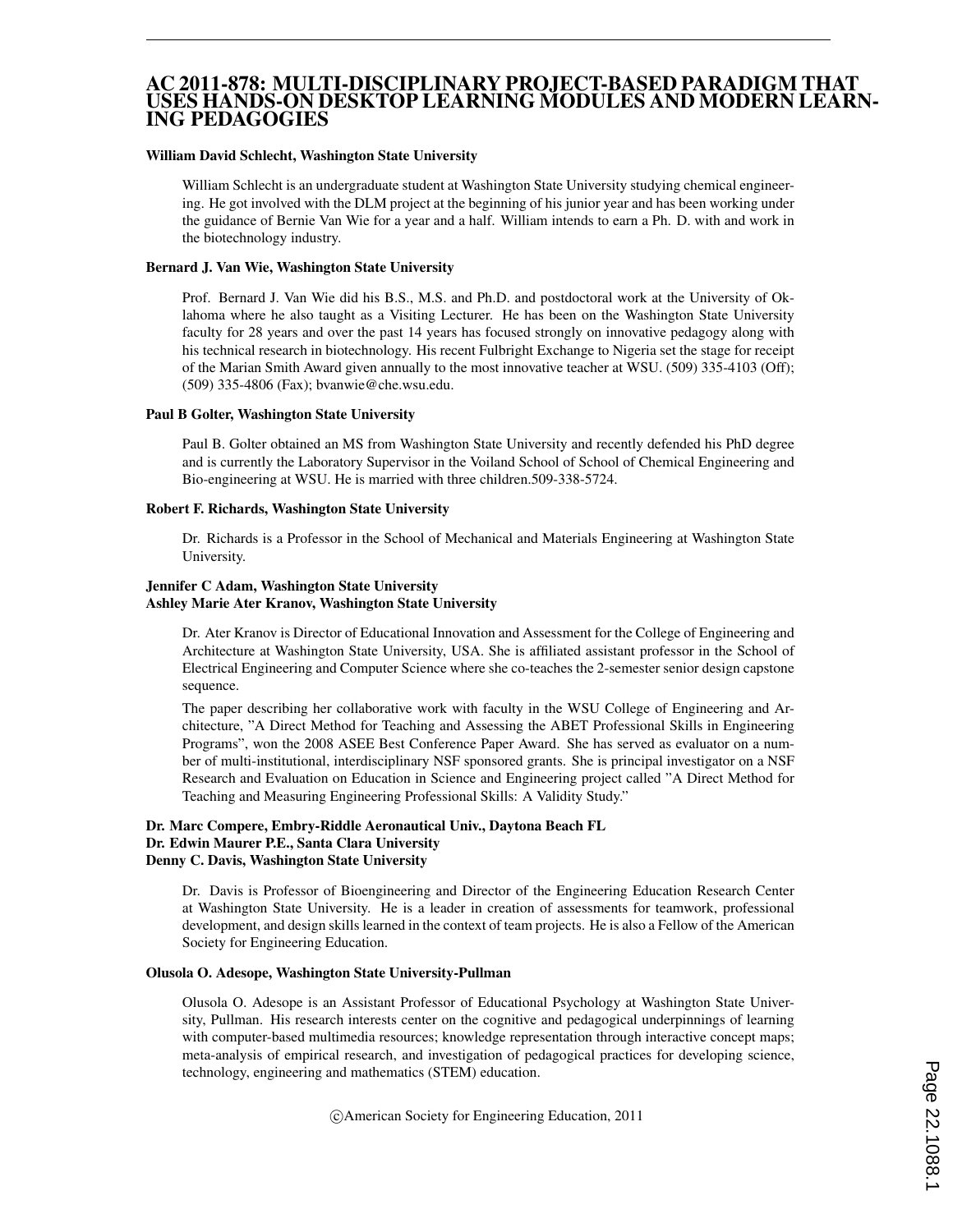#### Joseph D. Law, University of Idaho, Moscow

Joseph D. Law obtained his Ph.D. in electrical engineering from the University of Wisconsin, Madison, in 1991 and is currently an Associate Professor in the Department of Electrical and Computer Engineering at the University of Idaho. His research interests include methods to improve student learning, flywheel energy storage, and electrical disturbances in power systems.

#### Gary Robert Brown, AAC&U Prashanta Dutta, Washington State University

Dr. Prashanta Dutta is an Associate Professor in the School of Mechanical and Materials Engineering of Washington State University. He received his PhD in mechanical Engineering from Texas A&M University, College Station, TX in 2001.

#### David B. Thiessen, Washington State University

David B.Thiessen received his PhD in Chemical Engineering from the University of Colorado in 1992 and has been at Washington State University since 1994. His research interests include fluid physics, acoustics, and engineering education.

#### Baba Abdul, Washington State University

Baba Abdul received an MSc. in Chemical Engineering from Ahmadu Bello University, Nigeria in 2005. He is currently a doctoral candidate in the Voiland School of Chemical Engineering and Bioengineering at Washington State University. His research interests include transport processes in minimal support helicosymmetric minichannels and aspects of engineering education (New Engineering Learning Systems & Bringing Technical Research into the classroom).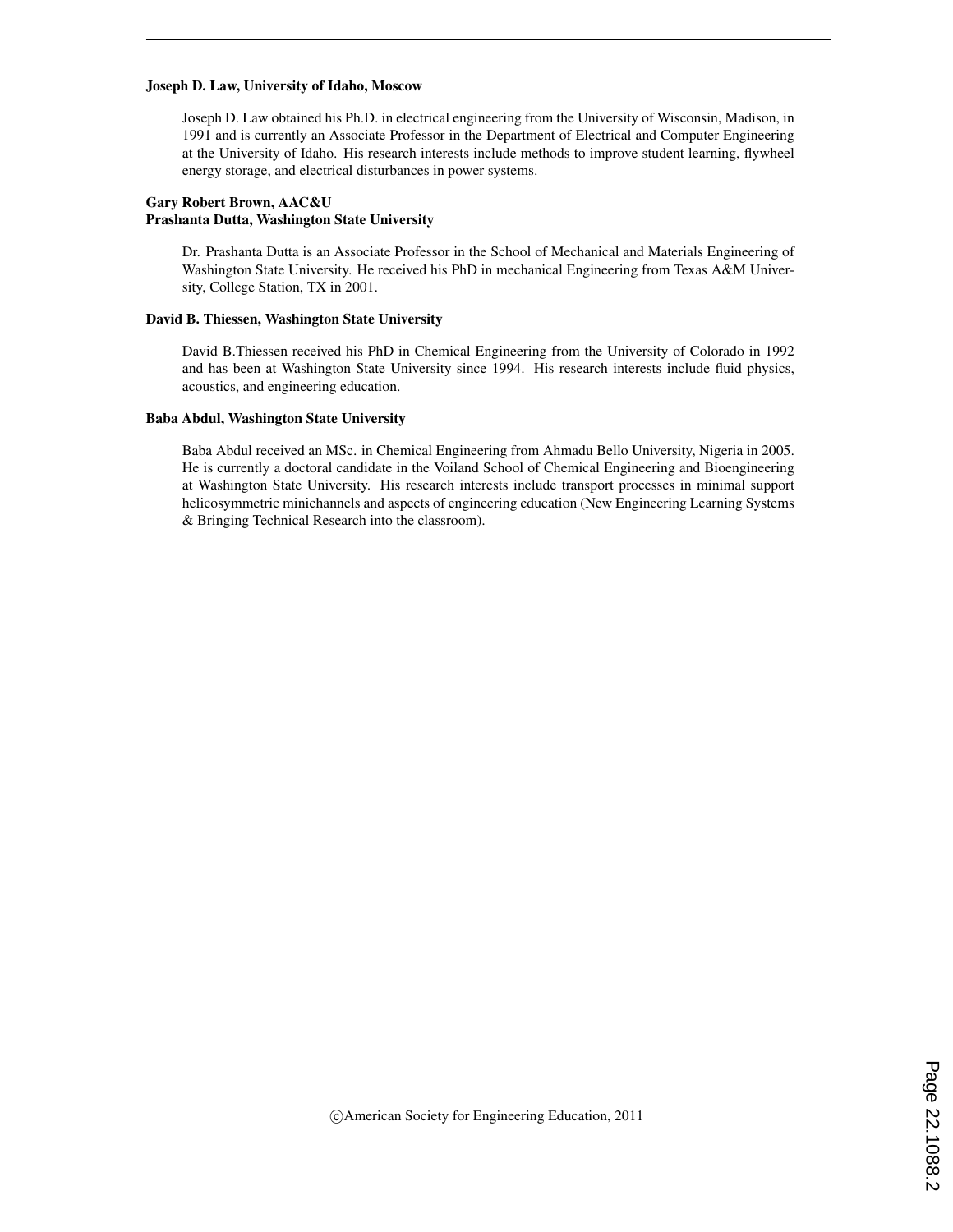# **Multi-Disciplinary Project-Based Paradigm that Uses Hands-on Desktop Learning Modules and Modern Learning Pedagogies**

### **Abstract**

It has been established that traditional lectures *ARE NOT* best for student learning – yet that is what the community almost universally does! Furthermore, engineers work in broad multidisciplinary teams while classroom learning is individual and narrow. Yet, educators rarely invest the time and resources necessary to employ such innovations.

In this CCLI type II award we are further refining Desktop Learning Modules (DLMs) within a Cooperative, Hands-on, Active, Problem based, Learning (CHAPL) setting for Chemical, Civil, Mechanical, Bio- and Electrical Engineering courses at a diverse set of institutions, including a community college engaged through a distance learning mode. A workbook is being developed and tested for easier adoption of the hands-on units and accompanying pedagogy. Existing concept inventories are not always showing significant gains in apparent student learning either for control or experimental groups and we are concluding these assessments are not well aligned with the macroscale design calculations being emphasized in the course. Therefore, new concept question assessments are being developed consisting of some macroscale questions from past inventories along with conceptual essay and calculation based questions aligned more specifically with the DLM processes at hand. Past implementations like this show students learn key concepts at least as well from each other in a guided inquiry as they do from lecture. Also, a mixed qualitative / quantitative assessment using a critical reasoning rubric reveals student abilities become better aligned with what is expected of graduating engineers ready for industry and that the CHAPL/DLM environment serves to reinforce understanding of physical phenomena, and to develop analytical and evaluative problem-solving skills. Interviews, surveys and team reports reveal students are better able to visualize concepts and that classroom exercises are promoting team skills and academic rigor. Faculty interviews reveal enhanced awareness of student misconceptions and improved monitoring of student growth in conceptual understanding and interpersonal skills.

The poster and paper will highlight our findings and illustrate the CHAPL environment. Handson DLMs with cartridges used in teaching principles in the various disciplines will be demonstrated. A survey will be offered to those viewing the poster to assess potential interest in adoption of the DLMs and in participating in a follow-on NSF Type III proposal for Transforming Undergraduate Engineering Education through use of the DLMs and associated CHAPL pedagogies.

### **Introduction**

In today's science and engineering classrooms passive, lecture based teaching is slowly giving way to more well rounded pedagogies such as  $\overline{POGIL}^1$  and  $\overline{Hi-PELE}^2$  that incorporate active student participation. Motivation for this paradigm shift comes from numerous findings that hands on, active learning possesses advantages over purely aural teaching<sup>3,4</sup>. There are several well known champions of this ideology such as Richard Felder who sites McKeachie's work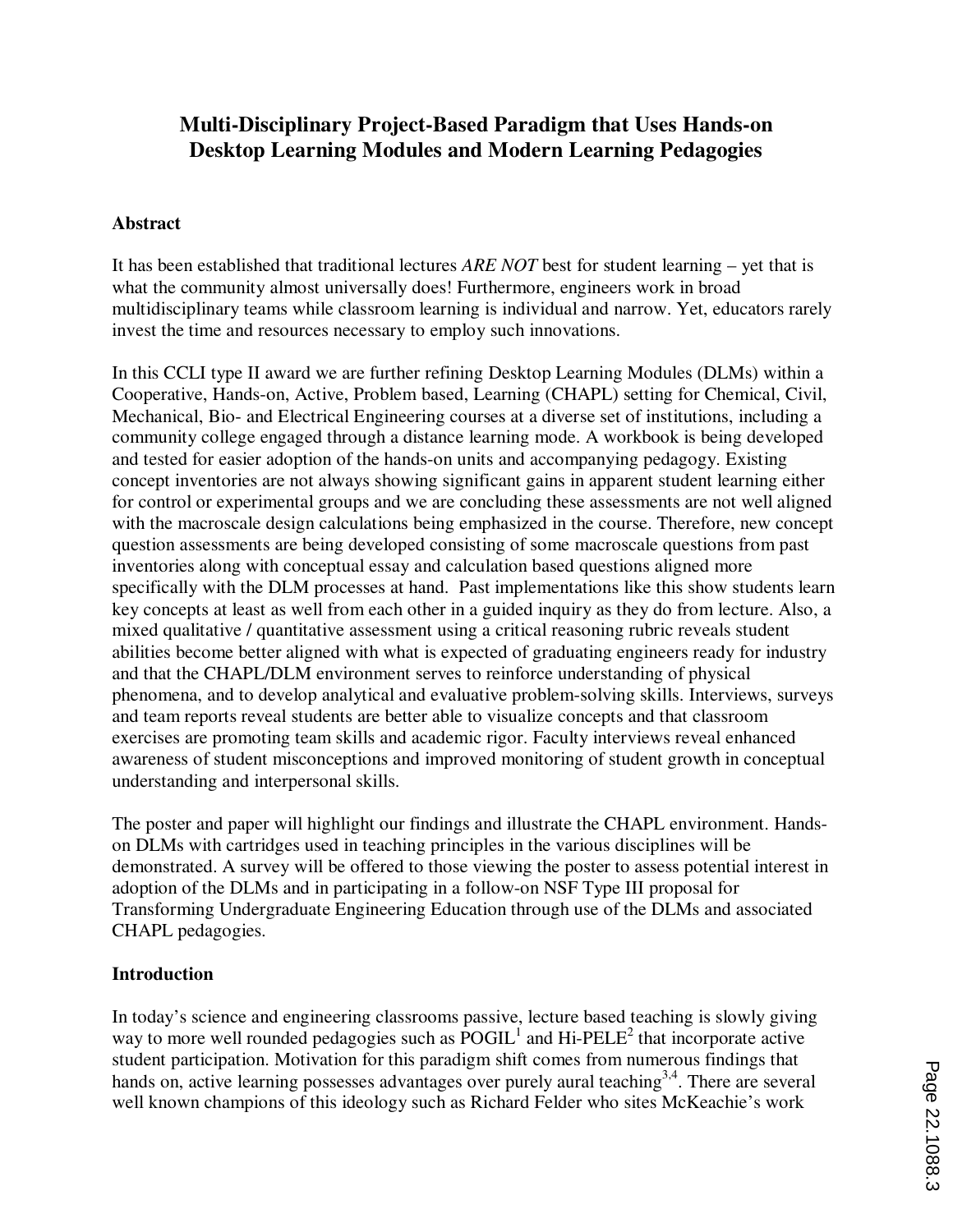when he says, "…immediately after a lecture students recalled 70% of the information presented in the first ten minutes and only 20% of that from the last ten minutes."<sup>5</sup>. This shows how student retention rapidly drops off in a traditional lecture. According to Hesketh active inductive style learning creates deeper and longer lasting understanding, thus helping alleviate the issue of low student learning retention<sup>6</sup>. Wankat, who encourages active team learning in graduate level classes, says such active group instruction increases student learning and creates a solid education experience which functions as a framework which the graduate students, who may become professors themselves, can draw from to teach future classes of their own<sup>7</sup>. The need for change in the basic structure of undergraduate education is summarized best by Dr. Edgerton, who says,

### *"Learning 'about' things does not enable students to acquire the abilities and understanding they will need for the twenty-first century. We need new pedagogies of engagement that will turn out the kinds of resourceful, engaged workers and citizens that America now requires"*<sup>8</sup>

The "pedagogies of engagement" to which Dr. Edgerton refers are the type of active, hands on teaching methods to which this paper and research is devoted. This shift from traditional lecture based classes to more active, hands on teaching is especially impactful in classes where concepts are particularly abstract and thus difficult to visualize or relate to everyday life<sup>9</sup>. This adequately describes the material being taught in most science and engineering classes where it is desired to create learners skillful in hands on problem solving capable of working in multidisciplinary teams, and not those with an abstract individualistic style of problem solving.

The hands on paradigm shift began more than 25 years ago<sup>10</sup>, yet 70-90% of professors still implement the traditional lecture format<sup>11</sup>. The reason for this as proposed by Felder is that most professors are experts in their field, however, not necessarily in teaching and are often unaware of or reluctant to implement teaching strategies which they themselves were not taught with<sup>12</sup>. In order to bring engineering education from the outdated aural style and into alignment with modern, research-substantiated pedagogies increased dissemination and diversification of existing active, hands on learning is needed.

With the aim of progressing the engineering education paradigm shift of active, hands on education a teaching method that incorporates elements of Collaborative, Hands on, Active and Problem based Learning known as CHAPL has been developed for use in engineering courses $^{13}$ . The CHAPL teaching method allows students to actively participate in their own education by literally getting out of their seats, forming teams, and working together on small scale desktop learning modules (DLMs, see figure 1) to examine class specific phenomena and equipment. The CHAPL pedagogy is collaborative because students form teams to tackle problems given to them at the beginning of class. It is hands on because the problems require physical manipulation of the DLMs to obtain necessary data. It is active because derivation of equations through discussion with peers and faculty as well as examination of the physical process being demonstrated by the DLM are needed to utilize the obtained data. Finally, it is project/problem based because the goal of all this data collection, teamwork and abstraction is to answer questions given on a worksheet at the beginning of class or to engage in a broad-based team design project where success depends on understanding the principles inherent in many or all of the cartridge options used with the CHAPL/DLM teaching approach.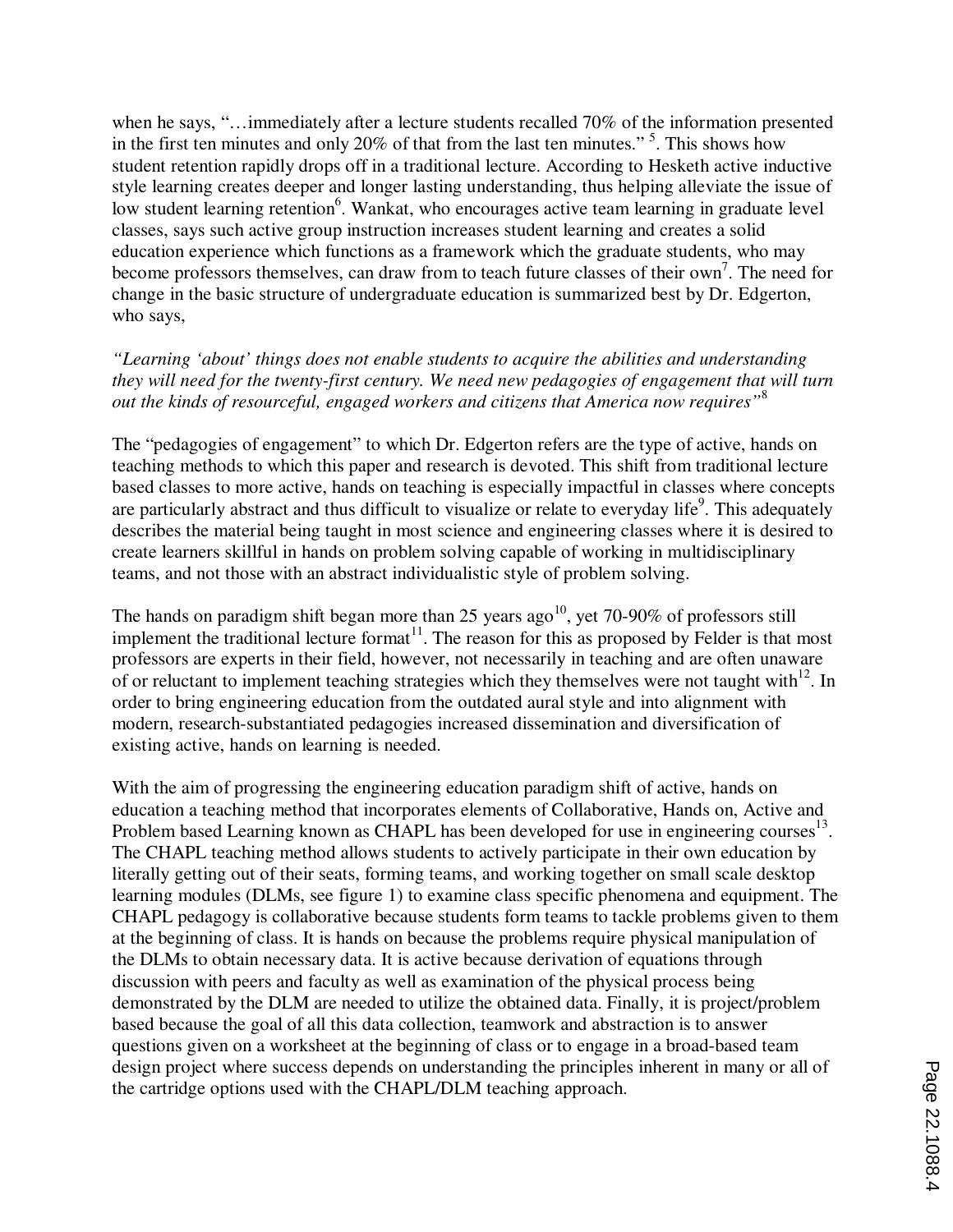

**Figure 1: DLM with shell and tube heat exchanger cartridge inserted. The on/off switch is located on the right side of the DLM, digital display for temperature and pressure readings are just above cartridge. The shell and tube cartridge plugs into the main module with standardized ports for quick swapping of one cartridge with another.**

This paper will summarize CHAPL/DLM implementation thus far, including various methods used to assess the effectiveness of this pedagogy. The paper will go on to discuss current and future NSF sponsored efforts to improve, diversify and disseminate the CHAPL pedagogy.

# **CHAPL Implementation: Where We Started and What We Have Learned**

The idea of CHAPL began more than 12 years ago in the Washington State University (WSU) unit operations laboratory, where originally large expensive modules were used to give students hands on experience with the equipment and physical processes they were learning about in a required chemical engineering fluid mechanics and heat transfer class<sup>13</sup>. The idea of CHAPL was straight forward, i.e. to apply several research backed pedagogies (collaborative, hands on, active and problem based learning) to a single class and tie this together by giving students physical examples of the processes they were learning about. The basic model of the CHAPL classroom has not changed much since its inception. Students group into home teams (3-5) to complete homework, in class worksheets and projects. Class time itself consists of teams completing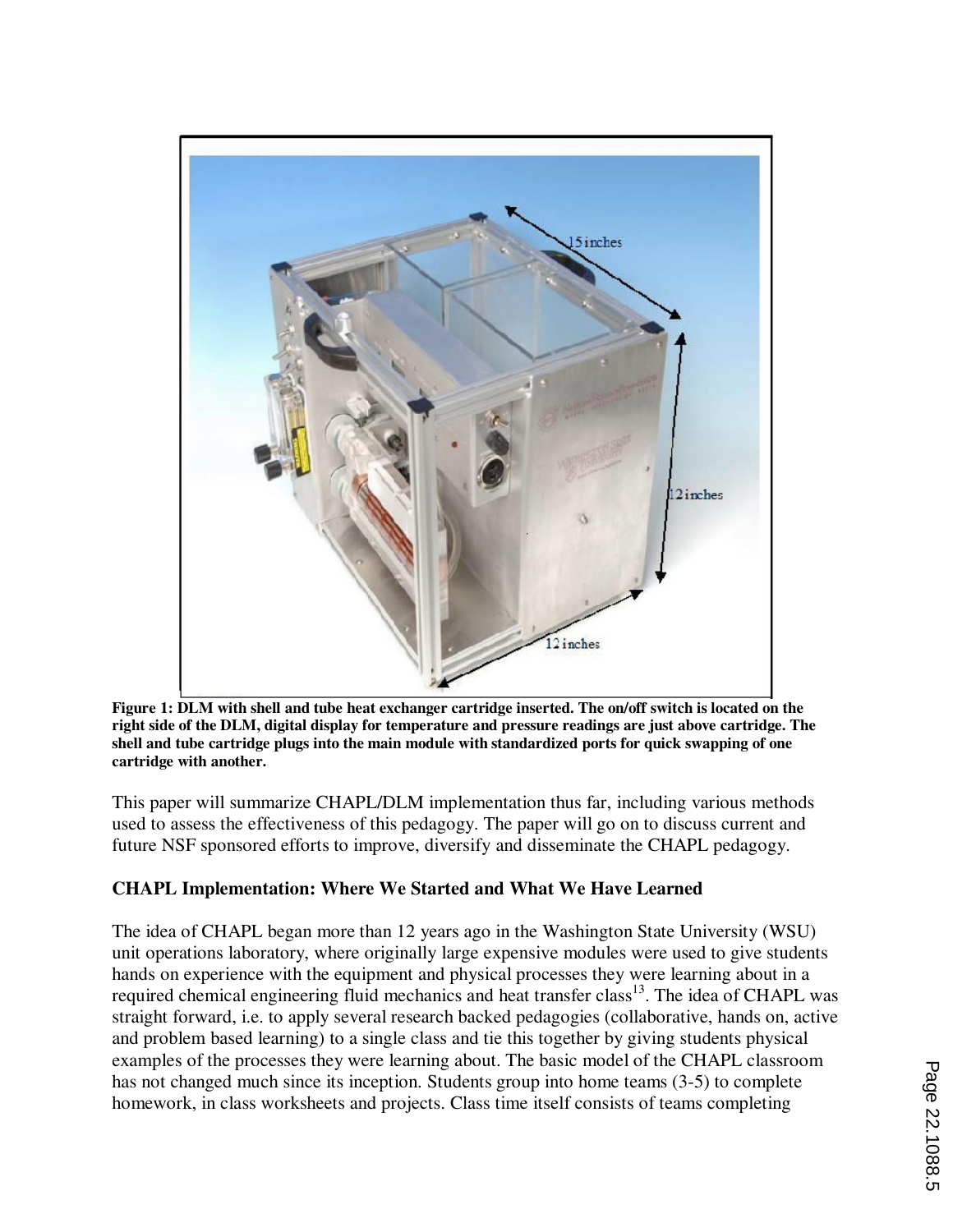worksheets that require hands on use of physical models and active data collection. Professors and teaching assistants act as preceptors and assist with clearing up confusion and guiding students to the appropriate solutions either by pointing them to the necessary sections in their text book or simply by guiding the student through the derivations needed. The focus is always on giving students an active role in their own education. One motivation for creating a class structure like this was to implement Kolb's experimental model (shown in figure 2) in a non-lab



class<sup>13</sup>. Using the physical models students could gain concrete experience by seeing the process in action, reflect on how this related to the problems given to them in the form of worksheets, use or derive "abstract" equations that relate process variables to the desired answer and finally perform active experimentation to examine if changes made to the system are adequately predicted by the abstract models.

The bulky modules used originally were phased out in favor of compact modules that could easily sit on a desk in a standard class room. These modules were produced internal to WSU because no other module of this compact size existed, and commercial laboratory modules of reduced size (still too large for a standard classroom) cost up to  $$30,000^{14}$ . These were the first desktop learning modules (DLMs), which have gone through several improvements since their creation. The current model is shown in figure 1 and consists of two 4 liter tanks each with its own pump, rotameters to measure flow, two digital readouts to show pressure and temperature readings in the cartridges and a quick release port that allows different cartridges to be interchanged easily. This is all powered by a 12 volt lead acid battery (2-3 hours of continuous operation). The module is stand alone and does not need to be plugged in to an electrical outlet or water source. Examples of the cartridges used in the fluid mechanics and heat transfer class are shown below (figure 3).

In order to assess the impact of the CHAPL pedagogy on student experience and conceptual understanding two main tools have been implemented. The first assesses students' own feelings regarding the class experience and utilizes Chickering and Gamson's 7 principles of good practice as a basis for question topics<sup>15</sup>. Questions based on these principles have been developed into what is known as the Flashlight Survey where the students are asked to what extent they agree regarding a series of statements about the class. Figure 4 shows the responses to this survey given by Nigerian students who were taught with HAL pedagogy for a semester (HAL stands for hands-on active learning and was the name of CHAPL at the time)<sup>16</sup>. The most notable features of this survey were the large number of students who felt CHAPL allowed them to visualize concepts and grasp facts better than a standard lecture. Additionally a significant number of students felt more comfortable in discussions after using the DLMs in a CHAPL setting.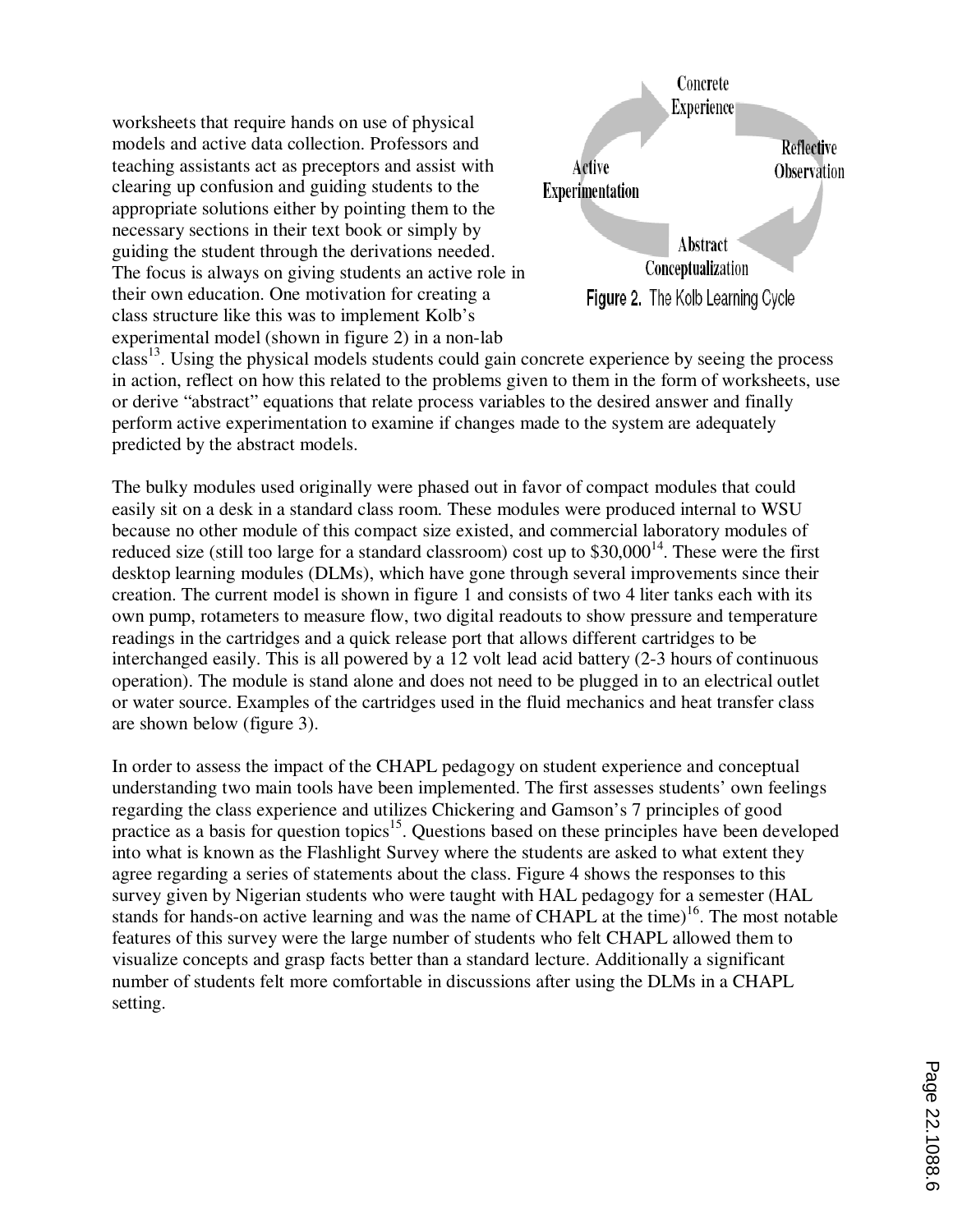

**Figure 3: Example DLM cartridges, including extended area (lower right), double pipe (upper left) and shell and tube (upper right) heat exchangers as well as an orifice flow meter (lower left)** 

Another Flashlight survey is shown in figure 5. This was given to students in a civil engineering class that for one day utilized an open channel weir to teach water resource engineering. After this initial class implementation, students were asked about their overall satisfaction with the DLMs and 29 of the 44 students said they were satisfied and 13 said they were very satisfied. Only two of the 44 reported being less than satisfied with the DLMs.



**Figure 4: Flashlight Survey of Nigerian students asking them to what extent they agreed to a series of statements. The statements are given in the legend on the right side of the chart. As can be seen, a very significant number of students felt they could both visualize and understand concepts better from a CHAPL based class than a standard lecture class.**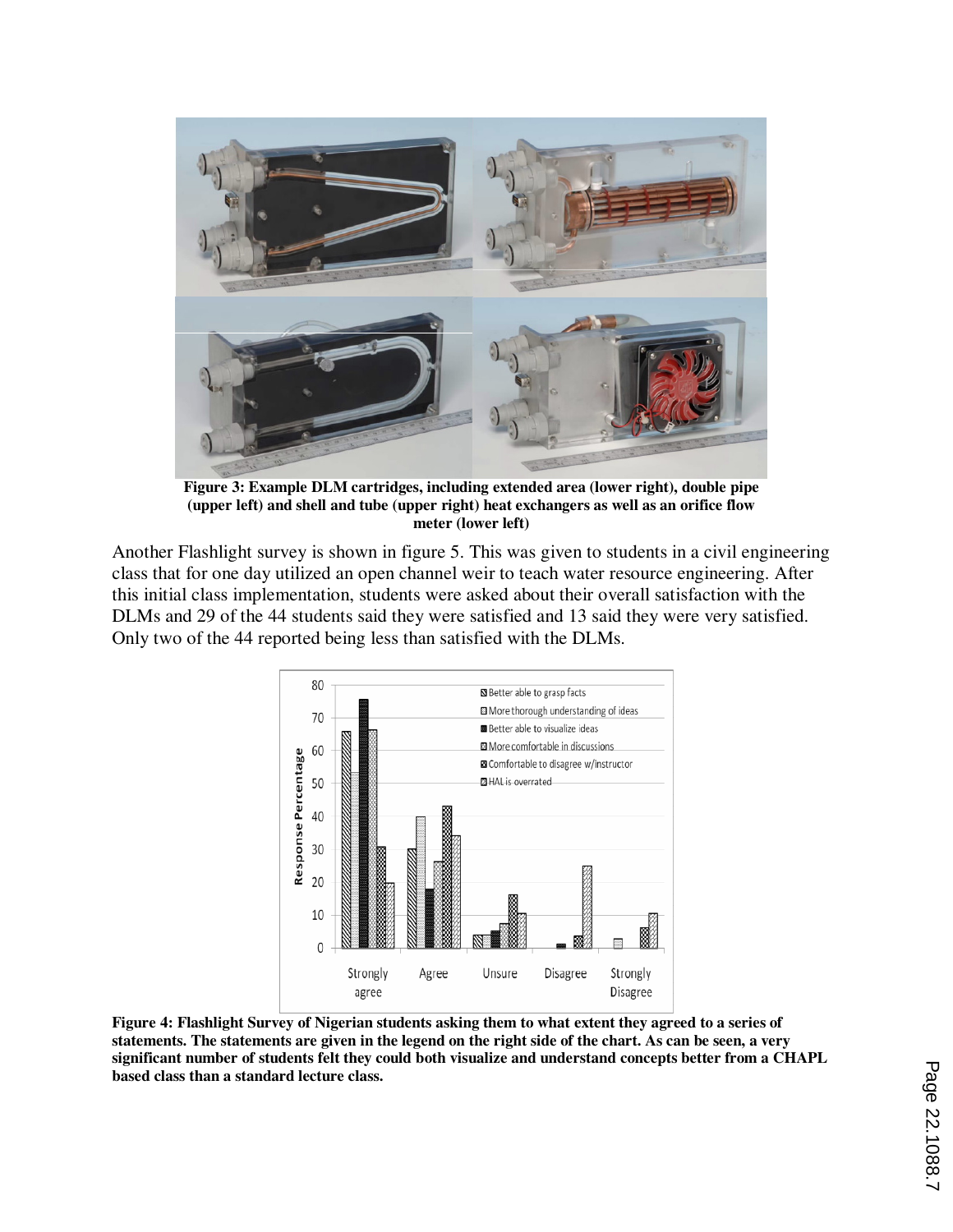The other assessment tool, which serves to at least semi-quantitatively evaluate student gains in conceptual understanding, is the concept inventory. These short multiple choice tests allow for examination of pre and post course concept mastery in a topic. The concept inventory used for the fluid mechanics and heat transfer course where CHAPL was developed was derived from a broader Thermal and Transport Sciences Inventory<sup>9</sup>. Below are the results of these concept inventories when given to two separate groups of students. The transition group was taught using traditional lecture for the first half of a semester and CHAPL during the last half of the semester while the CHAPL group received purely CHAPL based instruction all semester. The CHAPL group improved on average by 30% between their pre and post course concept inventories while the transition group improved by only 21% on average.



**Figure 5: Flashlight survey of civil engineering students asking how satisfied they were with the DLMs**  These results are typical of Flashlight surveys given to CHAPL based classes where we consistently see positive responses on the majority of questions in the 80% range or above  $13$ .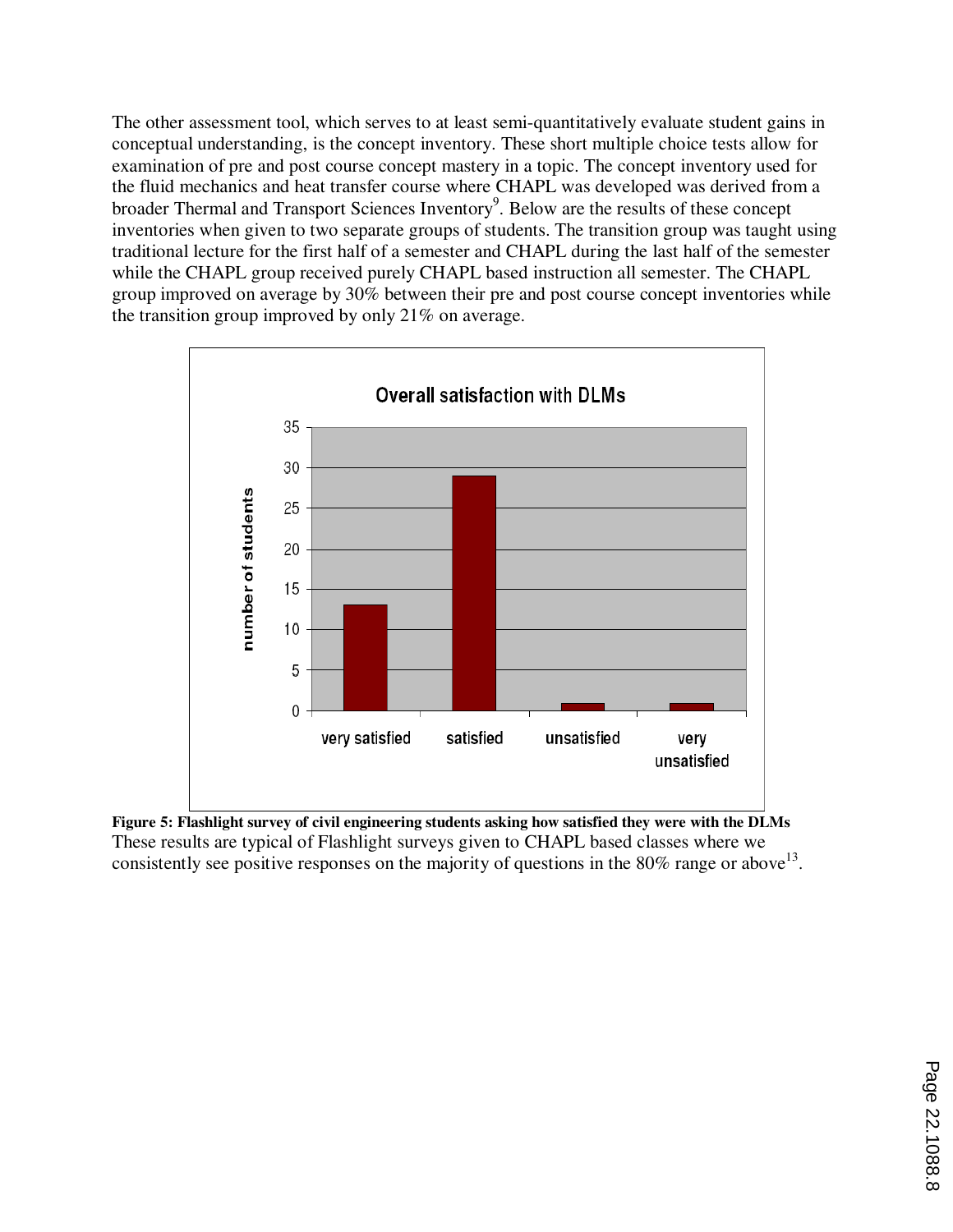

**Figure 6: Pre and post course concept inventories given to a purely CHAPL taught group, and a transition group that received half lecture and half CHAPL instruction.** 

These two assessment methods have been used to evaluate the impact of CHAPL based instruction on student experience and concept mastery and have repeatedly shown over 80% student satisfaction and conceptual gains.

### **Moving Forward**

The remainder of this paper talks about current and future work furthering the CHAPL pedagogy. This includes dissemination efforts and plans to expand the DLM cartridge library as well as a shift in CHAPL focus from test to project emphasis.

### **Work with Other Institutions**

Dissemination is a primary focus of current and future CHAPL work. True to that intent WSU has plans to extend DLM/CHAPL implementation to three other programs at the host institution as well as to four additional institutions within the next 2 years. At home this will include expansion to Civil Engineering in the form of a DLM with hydraulics / water resources cartridges, Mechanical Engineering with an expanded set of fluid mechanics and heat transfer cartridges, and Bioengineering with a new set of biomedical engineering fluid mechanics and heat transfer cartridges. External institutions include a community college that will be incorporated using distance learning technology (Olympic College). This community college offers distance learning degrees from WSU and thus these CHAPL courses will be a natural addition to the distance learning program. A private university in California (Santa Clara University) will participate in implementing our new pedagogy as well as another private university in the south east (Embry-Riddle University). Embry-Riddle University will be using a DLM/CHAPL driven fluid mechanics and heat transfer class as part of a mechanical engineering curriculum and in addition will produce a solar powered Organic Rankine Cycle cartridge and water purification units. Santa Clara University will use the Civil Engineering hydraulics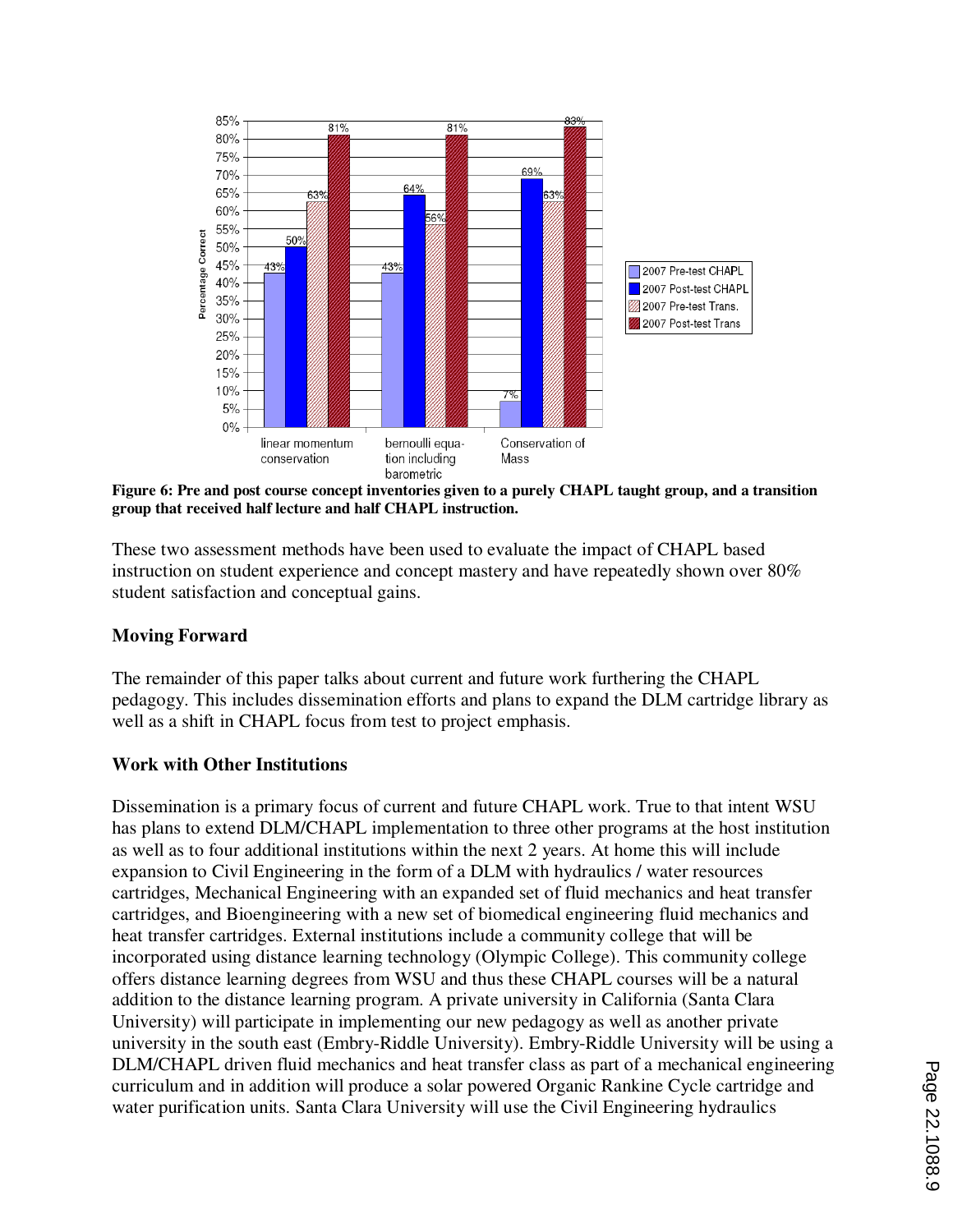cartridges. We note the CE person is also likely to receive a Fulbright Exchange appointment in South America and plans to expand the pedagogy there as well. Finally, a sister, just-across-thestate-line institution (University of Idaho) plans to implement cartridges which are also capable of producing electrical power in an Electrical Engineering class. These implementations will be on a trial basis and allow the institutions to judge for themselves if the results of CHAPL pedagogy are sufficient to prompt further long term interest.

A similar trial basis CHAPL implementation was just completed at Oklahoma University. This trial class was offered on a pass / fail basis and was given as preparation for a thermal transport fluid mechanics and heat transfer course later in the year. The class was composed of 8 students, 7 of which were in the A to B grade range and 1 in the C range. The 8 students formed two teams of 4 to solve problems in an active hands on and cooperative environment aided by use of the DLMs. These students were given a pre and post course concept inventory to assess the change in conceptual understanding before and after taking the course. As done in the past these concept inventories were composed of a fluid mechanics portion and a heat transfer portion as these two components are the two core aspects of the course. The results of these concept inventories are shown in figure 7. Students participating in the course appear in Fig. 8 surrounding a DLM along with a PhD student from WSU (Baba Abdul).



**Figure 7: Results of the recent concept inventories taken by students in a trial CHAPL course. Statistically significant differences are seen between the pre and post test scores in both the heat transfer and fluid mechanics portions of the inventory.** 

As can be seen from figure 7, there are statistically relevant gains in the areas of both heat transfer and fluid mechanics.

One final effort to facilitate future dissemination of CHAPL pedagogy is the creation of a CHAPL interest survey. This survey will be designed to test the interest and extent of potential use of DLM driven CHAPL classes by faculty and department heads. This allows the CHAPL team to evaluate the scale of potential interest in future NSF sponsored dissemination efforts and prepare accordingly.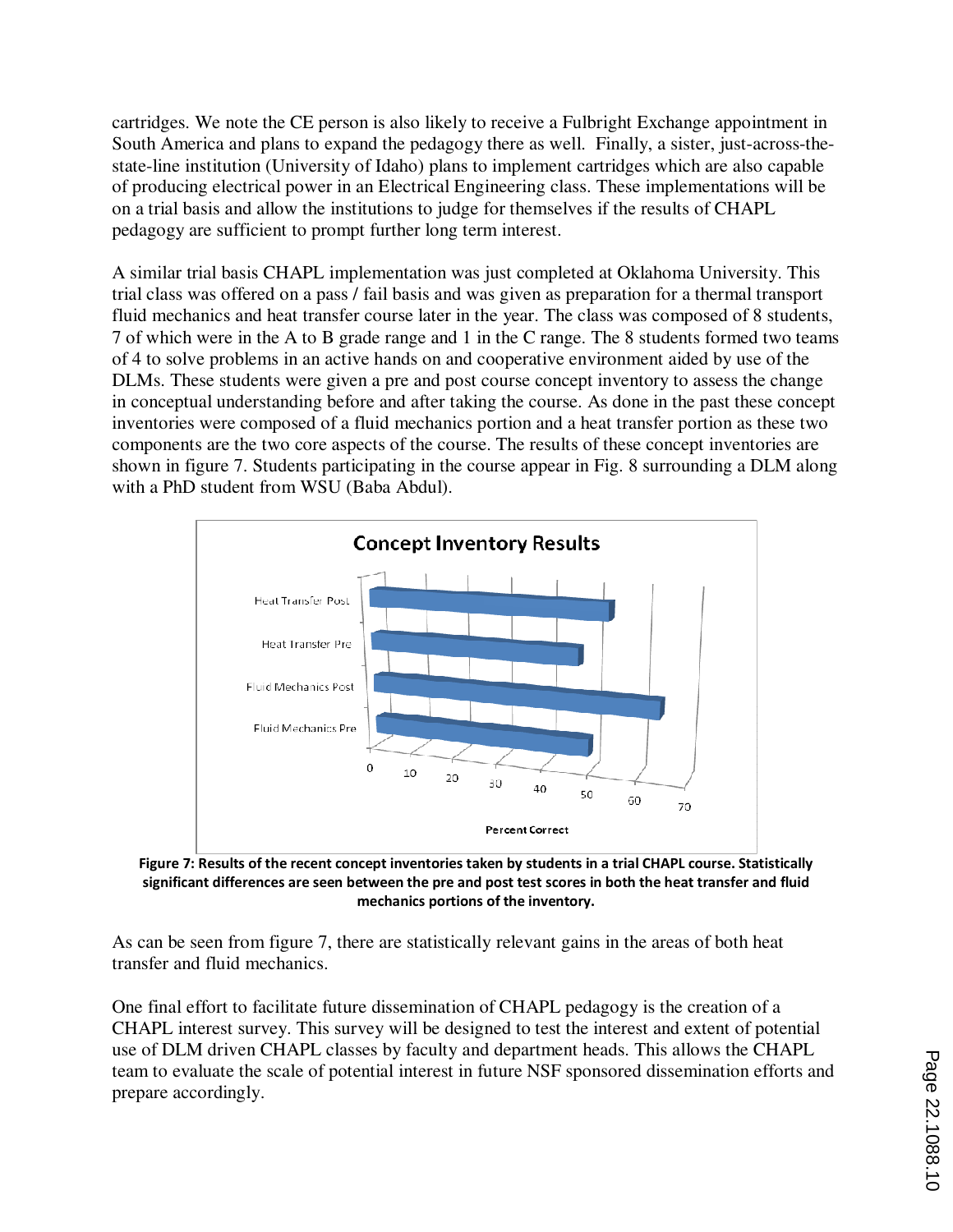

**Figure 8: Students of the recent Oklahoma University's pre-transport series fluid mechanics and heat transfer course working with the DLM** 

### **Work at Home**

Aside from dissemination, work is also focused internally on improving CHAPL itself. This is being done through refinement of assessment techniques, design of new DLMs and diversification of cartridges, creation of a standardized workbook for use with the DLMs, and even a change of CHAPL class structure from one based on tests to a project centered course. These efforts are described below.

The concept inventories used to assess conceptual gains for a recent fluid mechanics and heat transfer course showed no conceptual gains for either the control or the experimental group, this is believed to have been because of poor alignment between the macroscale design being taught and the type of questions on the concept inventory. To correct this misalignment the questions on the concept inventory are being rewritten so as to better reflect what is being taught in class, this includes some trivial terminology changes, as well as some more substantial shifts between micro and macroscale transport questions. With these changes it is expected that as has been shown before, statistically significant conceptual gains will be shown between pre and post course concept tests and that CHAPL does just as good a job as lecture at creating conceptual gains.

Another large change to the CHAPL pedagogy is the paradigm shift between test driven, and project driven classes. To better align the undergraduate education with what industry expects a change from the traditional test driven class structure to an overarching semester project driven class structure has taken place. In order to assess student performance in this new paradigm a qualitative/quantitative assessment rubric has been developed the details of which have been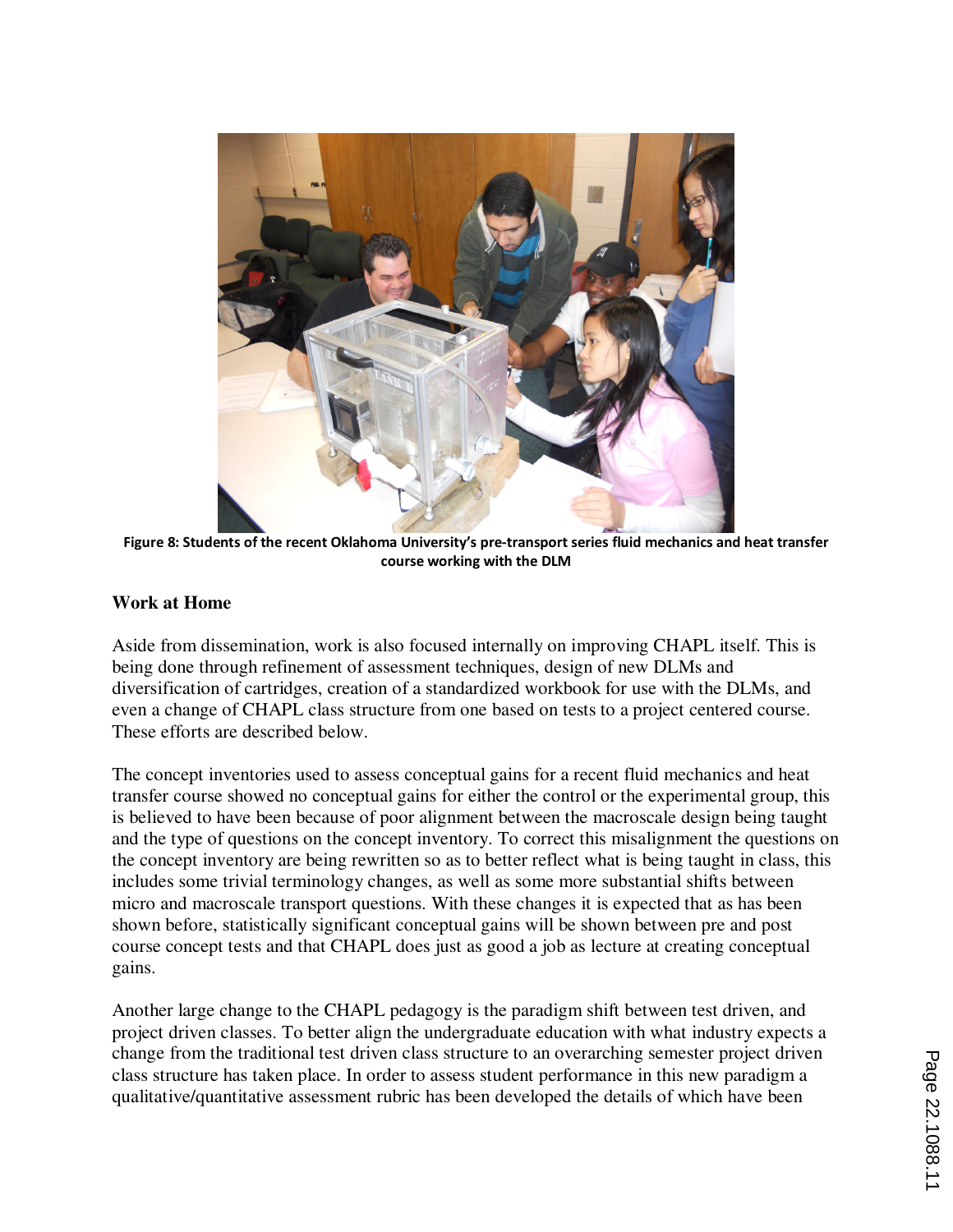published in previous conference proceedings of the ASEE. Recently WSU alumni were asked several questions regarding the project prompt and the quality of the assessment rubric. The Alums were asked the following 4 questions and were told to give their answers from the vantage of an experienced engineer in industry.

1) "How accurately do the skills described above reflect the skills and knowledge required of professionals in your employ? Give your answer as a value from 1 to 6 with 1 being very inaccurately and 6 being very accurately."

The average response to this question was 4.3 corresponding to moderately accurately.

2) "How frequently do the criteria in the rubric (in concert with the project) reflect the skills and knowledge required of professionals in your employ? Give your answer as a value from 1 to 6 with 1 being never and six being always".

The average response to this question was 4.2 corresponding to occasionally.

3) "How important are the skills described in the previous rubric for success in the professional world? On a scale of 1, unimportant, to 6, extremely important."

The average response to this question was 4.2 corresponding to important.

4) "From your professional vantage: To what extent does this assignment provide the student an opportunity to prepare for work in industry? On a scale of 1, greatly constrains the opportunity, to 6, greatly affords the opportunity."

The average response to this question was 4.5 corresponding to mostly affords the opportunity.

From these questions it is seen that the project and corresponding rubric afford valuable preparation for industry. Although there was some variance in the answers given between alums, the averages represent good approximations of an industrial consensus regarding the pertinence of this project based paradigm shift in conjunction with the qualitative/quantitative assessment rubric.

Another area of work is on the DLMs themselves. These devices that provide a perfect tool to create a CHAPL environment have, since there creation, been updated and improved. With this new phase of the CHAPL project the DLM design will undergo major renovation. Designs for a new generation of DLM have already been drafted at WSU and when constructed are anticipated to be used for testing implementation in this CCLI Type II award. However, a private external company, known as a world leader in educational laboratory hardware manufacture and distribution, is also drafting ideas for a new design for the DLMs. It is anticipated these will be available for future dissemination should the researchers be successful in garnering a future Type III award from NSF. It is also possible that the newly drafted design at the host institution could be used in a national dissemination in Africa where the project director recently spent one year as a Fulbrighter and where he is affiliated with a World Bank sponsored effort to expand use of the pedagogy there.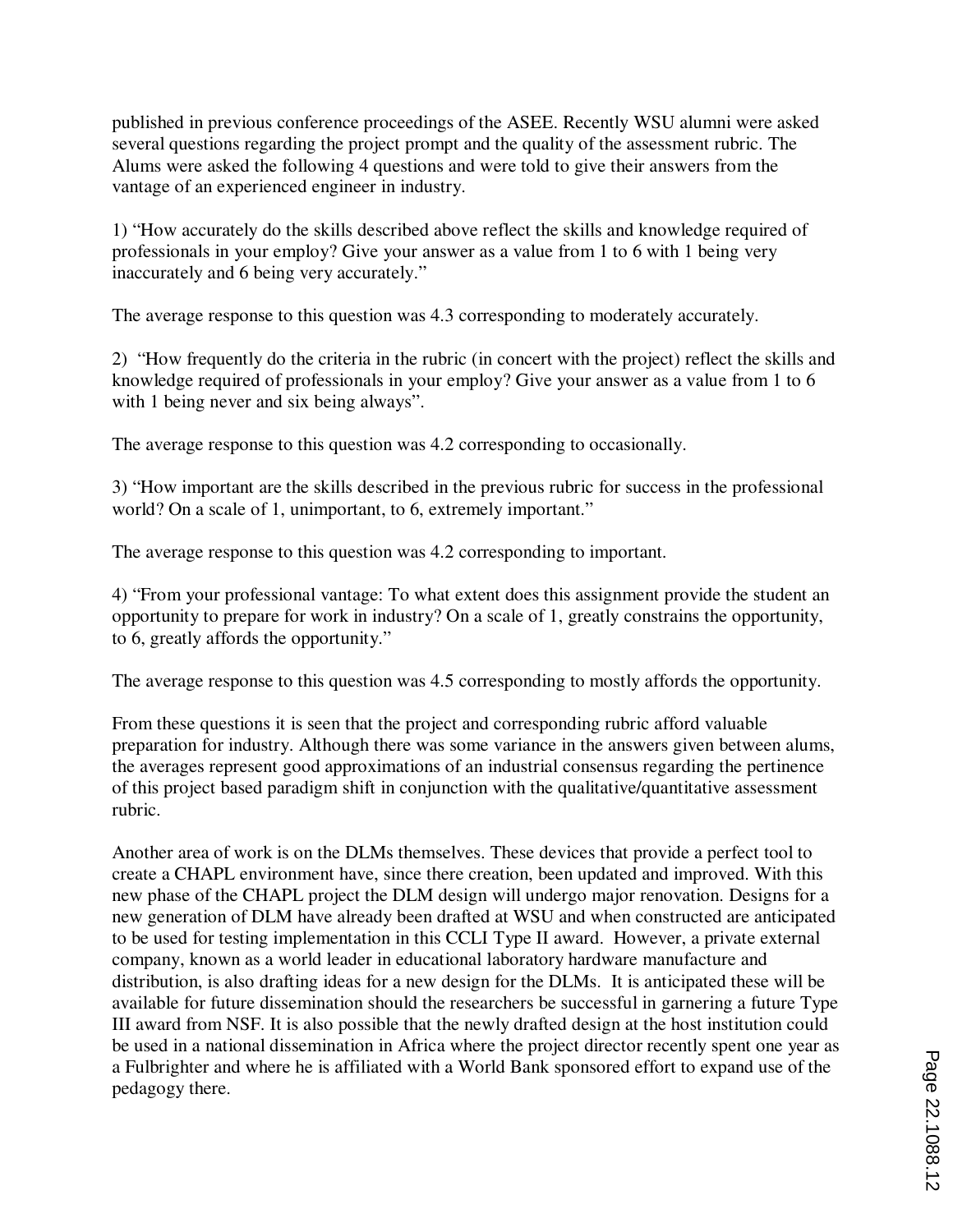The final area of improvement for CHAPL, as mentioned above, is in the cartridges themselves. We aim to expand the current cartridge library to include cartridges such as a solar powered heat engine and a boiler condenser cartridge. These will allow for use of DLMs in classes far outside of the usual fluid mechanics and heat transfer courses. Plans for biomedical cartridges are also in the works and will afford even more opportunities for diversification of DLM usage. The creation of new cartridges is expected to follow or be concurrent with the creation of the new generation of DLM.

### **Conclusion**

A clearly established need for advancement in undergraduate education in the fields of science and engineering exists. This need has been well documented in literature and shows that traditional lectures are lacking in several key areas such as student learning retention, and industrial preparedness of graduates. Literature also has much to say regarding collaborative, hands on, active and problem based learning, namely that this style of learning promotes deeper understanding of concepts and improves alignment of graduates with the expectations of industry. The majority of science and engineering professors however still cling to the traditional lecture style of teaching. Motivated by this need for research substantiated and easily disseminated pedagogies the CHAPL team continues to refine its teaching method and facilitate other institutions' adoption of this pedagogy through creation of improved DLMs with an expanded range of instructional uses, as well as refinement of its assessment techniques and even a change of focus from test to project based classes. Concept inventory evaluation of CHAPL classes have continued to show that conceptual gains through the courses are significant and that CHAPL does at least as good a job at improving conceptual understanding as traditional lecture, with the additional benefit of improving soft skills such as communication and teamwork. A survey of alums from WSU shows that the project centered class work and assessment rubric are in good alignment with industrial expectations and that the work produced by students in CHAPL based courses is in good alignment with what industry would expect of entry level employees.

### **Acknowledgements**

The authors wish to acknowledge the US National Science Foundation CCLI Grants DUE-0618872 and 1023121) for support of the work to build, test and more importantly implement the DLMs and associated CHAPL pedagogy. We are grateful to the College of Engineering  $\&$ Architecture important design contributions to and manufacturing of the DLM from Mr. Gary Held, Machinist in the WSU College of Engineering and Architecture Machine Shop. We also acknowledge Prof. Howard Davis, of the WSU Voiland School of Chemical Engineering & Bioengineering for design of the DLM electronics package. We further acknowledge companion support from the World Bank for parallel implementation in an African nation.

Additional thanks is directed to Embry-Riddle University, Santa Clara University, The University of Idaho, The University of Oklahoma and Olympic College and the professors and students of those universities who participated and continue to participate in this program.